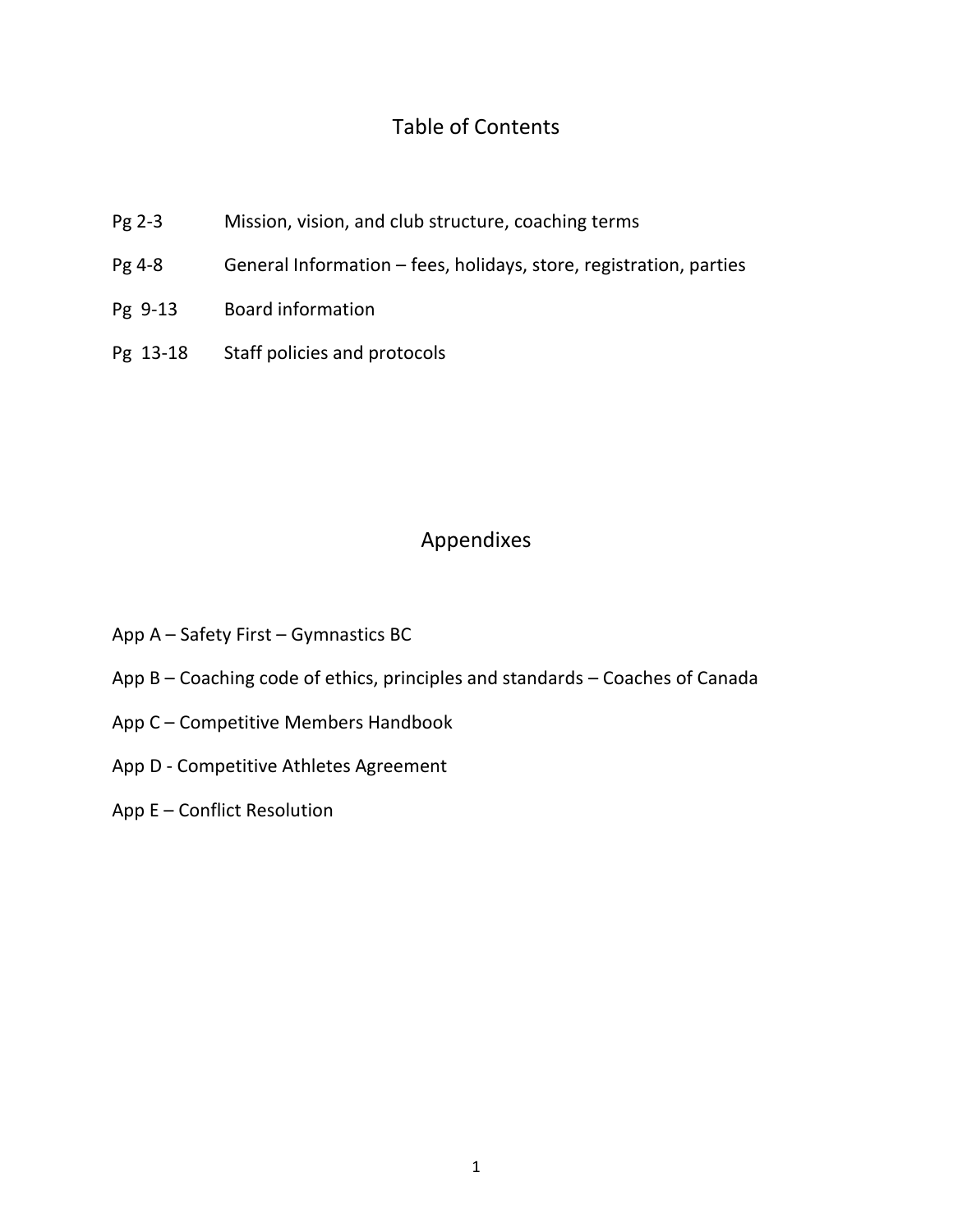### **Our Mission**

Quesnel Technics Gymnastics Club is a non-profit organization that strives to create a community of gymnastics of all ages and abilities, volunteers, coaches, and office administration. We develop the individuals physical and character qualities through the Gymnastics BC, Coaches of Canada, Junior Olympic Competitive, and CanGym Programs and related activities.

### QTGC Vision

We will create a learning environment that values each individual gymnast and offers opportunities tailored to personal motivation, capability, and preference.

QTGC will be recognized for our consistent respect for athletes and strong partnerships with members and the community.

We will increase access to gymnastics through lower costs, bursaries, and flexible scheduling.

Our program design and quality of instruction will exceed participant expectations of:

Enjoyment of activity

Development of self-esteem

Judgement of safety

Advancement of physical strength and flexibility

Building of character

Making friendships

We will offer progressive opportunities for individuals who develop a passion for gymnastics, training and performing.

We will ensure that each athlete will value their QTGC years and be inspired to remain active for life.

Children and youth who have been active in competitive sports of all types will be drawn to the innovative non-competitive and competitive programs.

We believe that fulfillment of this vision will be possible through a committed partnership between all the members of Quesnel Technics Gymnastics Club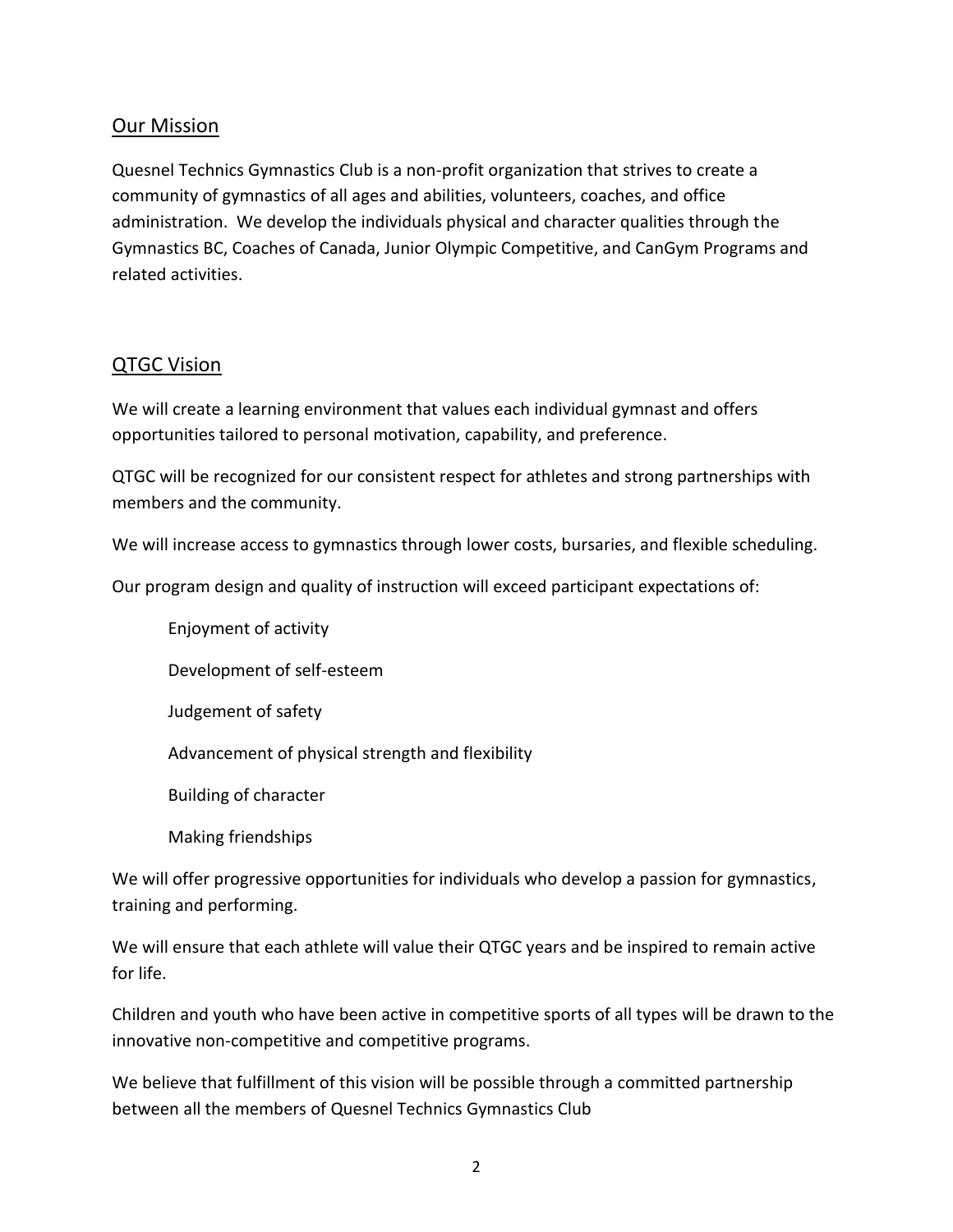### Club Structure

Members – Are current registrants, through board, coach, or athlete registrations or in the case of youth, the athlete and their parents or guardians.

Board of Directors – Are members who have been elected to a Board of Directors position.

Program Coordinator – This person oversees the organization and integrity of all programs, staff, and general operation of the club.

Office Administrator – This person receives registrations, is a contact for parents, and performs all administrative tasks

Head Competitive Coach – organizes and oversees the Competitive Program and training for all competitive athletes.

Head Recreational Coach – organizes and oversees the Recreational Programs and training for all recreational athletes.

Coaches and Coaches in Training – are to follow the direction of the head coaches and coach assigned classes with integrity.

### Common Coaching Terms

- Pre-Coach in training (Pre CIT) refers to prospective coaches in the two-year club level training program for 13-15 yr olds. (the program was previously referred to as CIT)
- Coach in Training refers to prospective coaches who are or are expecting to enrol in NCCP coaching courses.
- Trained Coach is a coach who has completed the training courses and is not yet certified.
- Certified Coach is someone who has completed training courses through NCCP and has been evaluated and demonstrated their competence, therefore become certified.
- National Coaching Certification Program is a collaboration of the Government of Canada, the provincial/territorial governments, the national and provincial/territorial sports organizations and the Coaching Association of Canada. The NCCP specifically is a coach training and certification program for many different sports across Canada. NCCP courses are designed to meet the needs of all types of coaches, from the first-time coach to the head coach of a national team. The NCCP is the recognized national standard for coach training and certification in Canada. As part of the program, all coaches are trained in ethical decision-making and sport safety.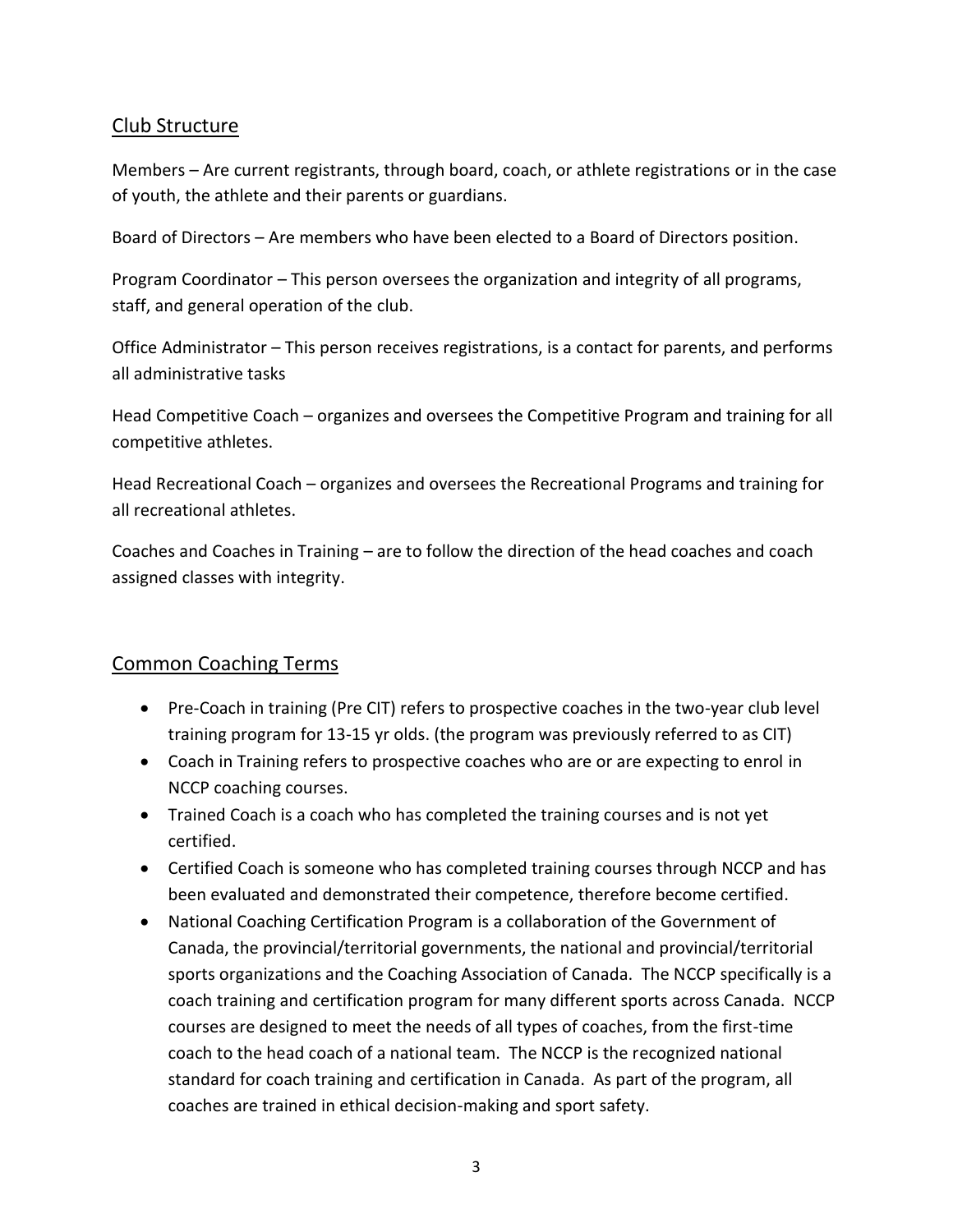# **QTGC FEE CHART**

| <b>RECREATIONAL</b> |                                                        |                                             |  |  |
|---------------------|--------------------------------------------------------|---------------------------------------------|--|--|
| <b>HOURS/WEEK</b>   | <b>EARLY</b><br><b>REGISTRATION</b><br><b>FEE/HOUR</b> | <b>LATE REGISTRATION</b><br><b>FEE/HOUR</b> |  |  |
| .75                 | \$10.00                                                | \$12.00                                     |  |  |
| 1                   | \$11.00                                                | \$13.00                                     |  |  |
| 1.5                 | \$10.75                                                | \$12.75                                     |  |  |
| $\mathbf{2}$        | \$10.50                                                | \$12.50                                     |  |  |
| 2.5                 | \$10.25                                                | \$12.25                                     |  |  |
| 3                   | \$10.00                                                | \$12.00                                     |  |  |
| 3.5                 | \$9.43                                                 | \$11.43                                     |  |  |
| 4                   | \$8.98                                                 | \$10.98                                     |  |  |

| <b>HOURS/WEEK</b> | <b>FEE/HOUR</b> |
|-------------------|-----------------|
| 4                 | \$8.98          |
| 4.5               | \$8.53          |
| 5                 | \$7.96          |
| 6                 | \$7.34          |
| 7                 | \$6.69          |
| 8                 | \$5.97          |
| 9                 | \$5.69          |
| 10                | \$5.41          |
| 11                | \$4.94          |
| 12                | \$4.76          |
| 13                | \$4.50          |
| 14                | \$4.28          |
| 15                | \$4.10          |
| 16                | \$3.94          |
| 17                | \$3.80          |
| 18                | \$3.66          |
| 19                | \$3.56          |
| 20                | \$3.45          |

**INSURANCE FEES:** (valid September 1 to August 30)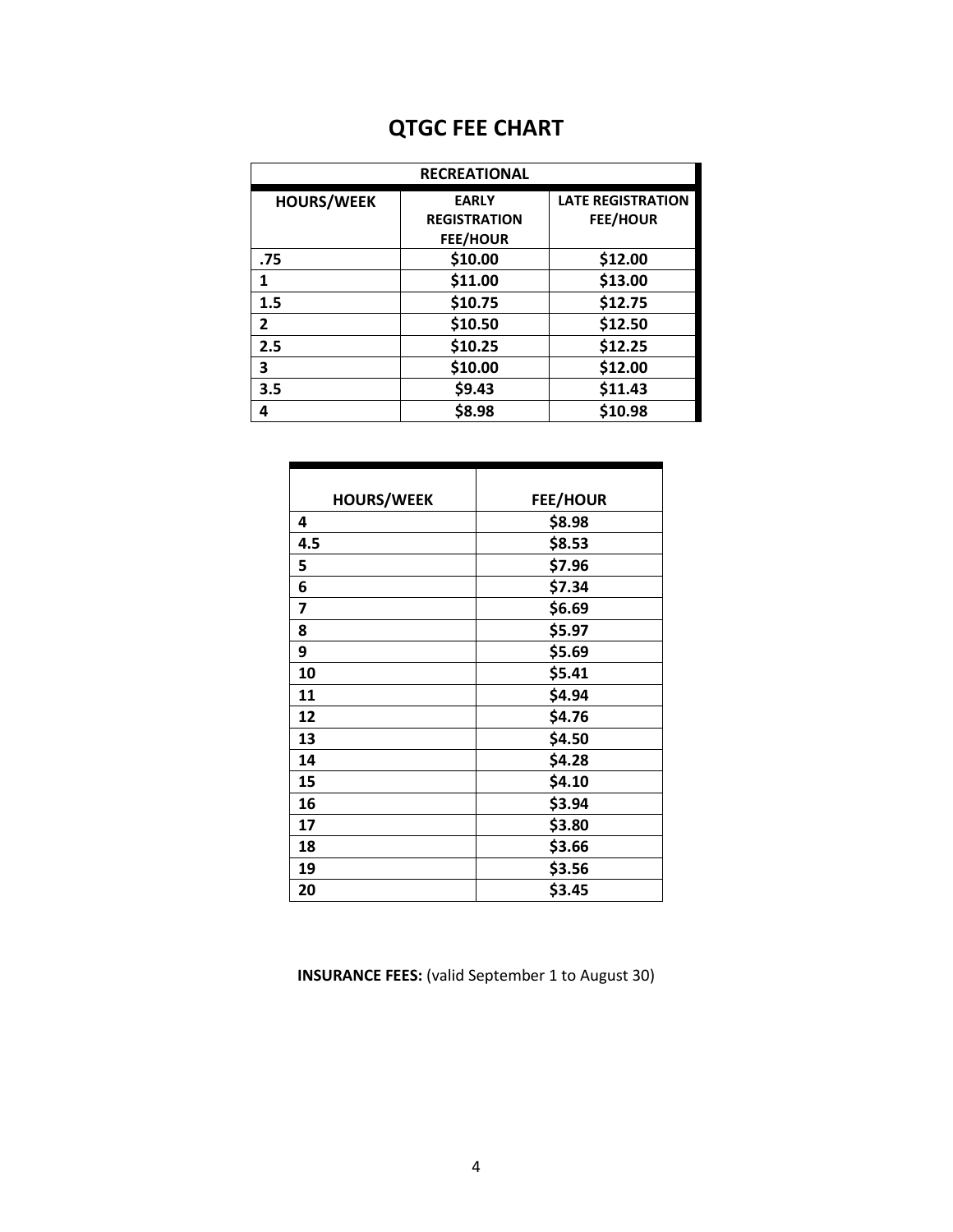### Club Hours/Days of Operation

QTGC is closed for the following holidays:

Labour Day - 1<sup>st</sup> Monday in September

Thanksgiving – second Monday in October – Club closed Saturday to Monday

Halloween – Club closes at 3:00pm

Remembrance Day – November  $11<sup>th</sup>$ 

Christmas Day – December 25th

New Year's Day – January  $1<sup>st</sup>$ 

Family Day – 2<sup>nd</sup> Monday in February

Easter – Good Friday to Easter Monday

Victoria Day – Monday before May 25<sup>th</sup> - Club closed Saturday to Monday

Canada Day – July  $1<sup>st</sup>$ 

BC Day – Monday after the  $1<sup>st</sup>$  Sunday in August

\*No classes are scheduled during the Christmas and spring break as scheduled by SD 28

\*Due to competitions in the spring, the competitive athletes will still train on some of these long weekends. Head Coach will advise the days and times accordingly.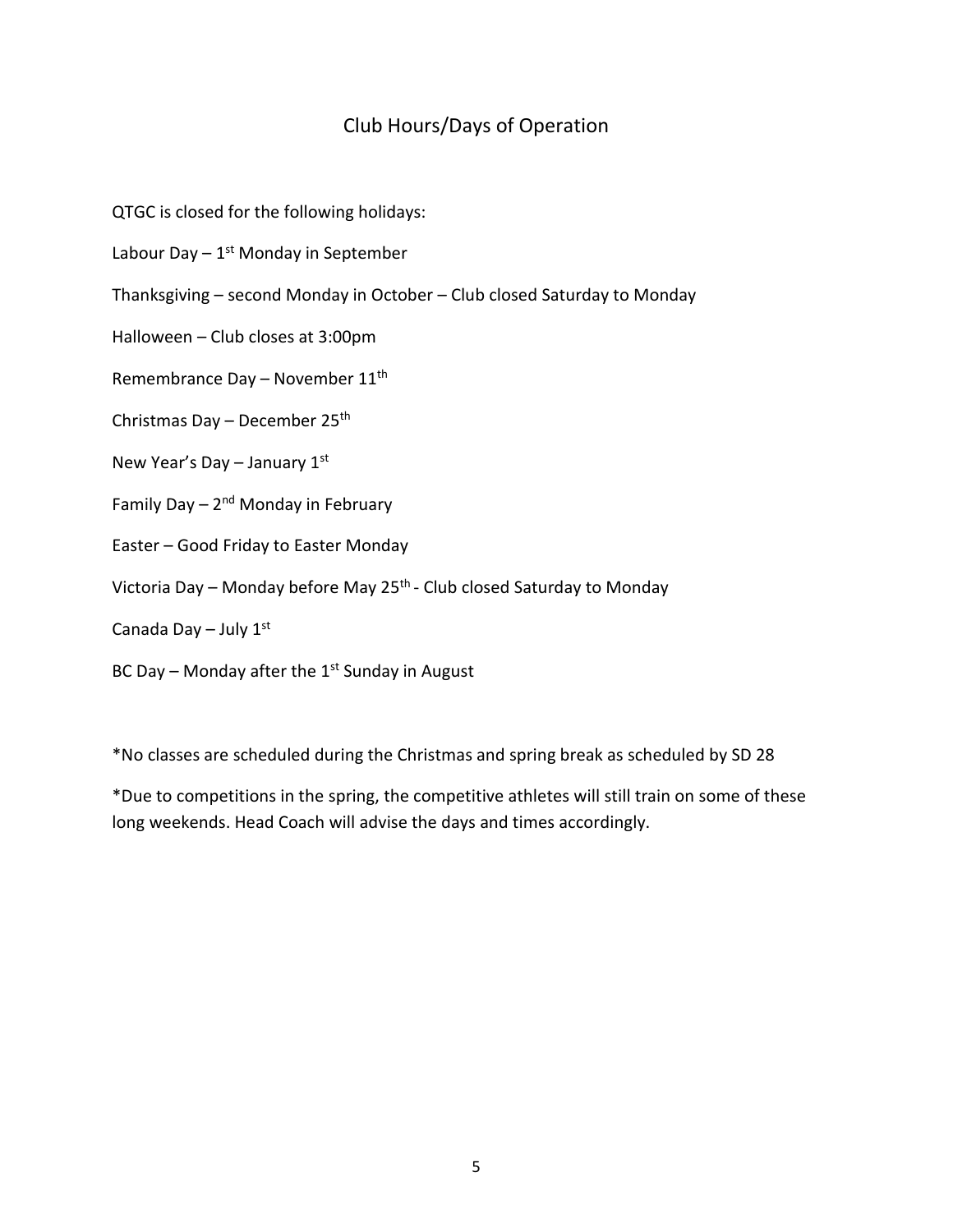### Refunds

Store items: All unused, unwashed items maybe returned with receipt for full refund excluding singlets and leotards

Recreational classes:

- No refund after 3<sup>rd</sup> class. Class fee minus classes attended will be refunded.
- Refunds for classes that conflict with outdoor spring sports eg: soccer or softball will be honoured if proof of registration is presented.

Membership fees – no refunds for membership fees

### **Discounts**

- 3<sup>rd</sup> and consecutive immediate family members are half price upon registration
- If registered in more than one class, the second and consecutive classes will be discounted. 10% off for 1 hour classes, 25% off for 2 hour classes

### Private lessons

Any lesson scheduled outside of normal classes must be paid as a private lesson. Scheduling must be done through the office and each lesson must be paid in full prior to or on the day of. This does not include make-up classes or assessments

### Custom classes

If our schedule does not offer a class or time that is suitable to you, a class may be created with a minimum of 4 athletes. This is done through the office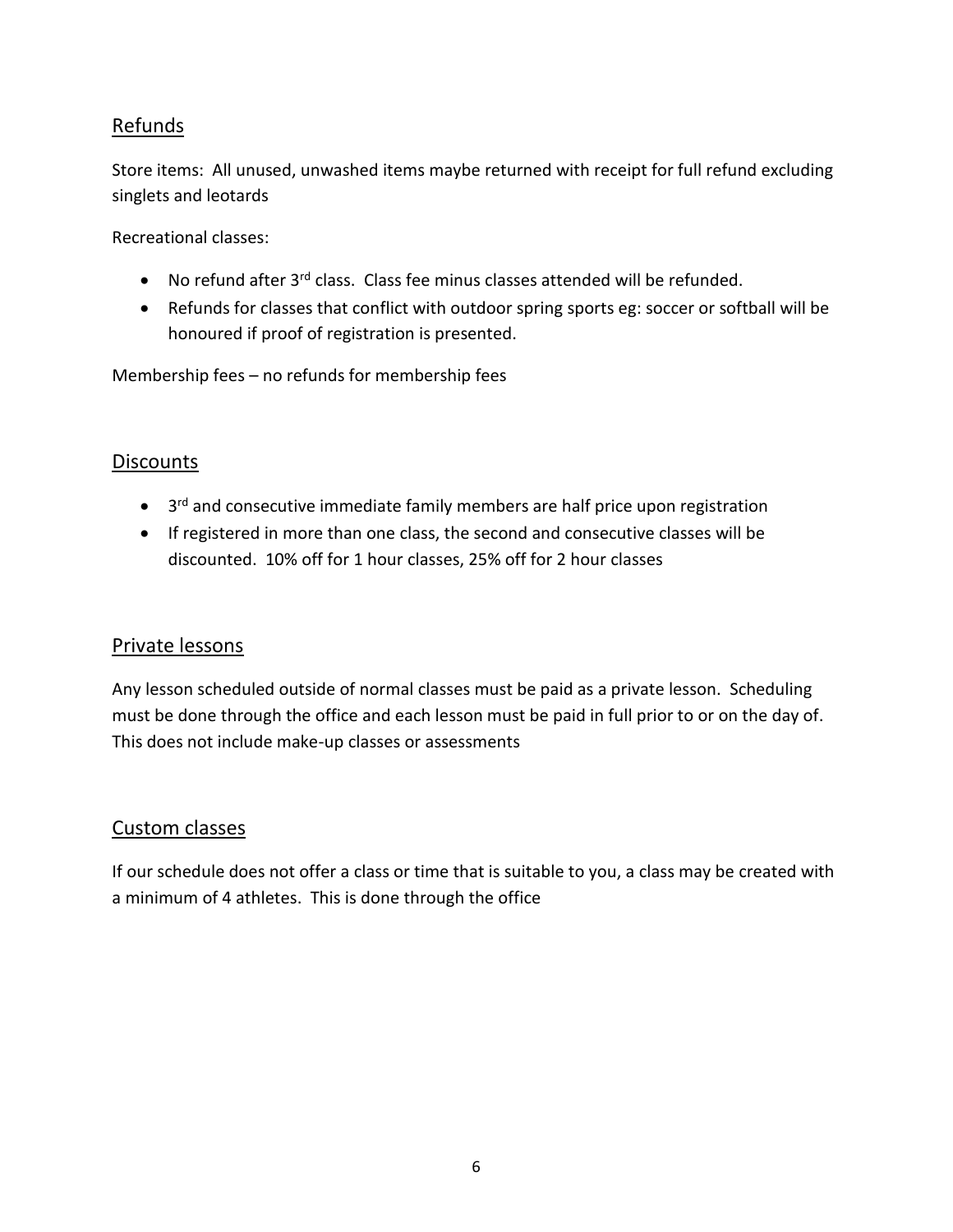### Facility Bookings

All private events including birthday parties are to be booked through the office. See Birthday Party policy for more information.

### Athletes and Parents

- Regarding food and drinks: We encourage healthy eating and ask for drinks and snacks to be nutritious and low in sugar. For classes 2 hours or less there will be a small 1-2 minute break for water. For recreational classes 3 or more hours there will also be a small snack break.
- Drop-off and Pick-up: Please ensure athletes are on time and prepared for class. Coaches and staff are not able to keep an eye on children waiting in the bleachers or entrance way so please be responsible for you child until class begins and immediately after classes ends. If you need special arrangements regarding this, please see the office or speak directly to your child's coach.
- QTGC wants to know about your experience with us. If you are having any concerns please let us know at the office or speak to the Program Coordinator
- All athletes are to follow the safety first rules at all time
- Competitive athletes and parents are to respect and follow the guidelines in the Competitive Member Handbook (app C) and the Athletes Commitment Agreement (App D).

### Membership fees

Membership is valid from September  $1<sup>st</sup>$  until August  $31<sup>st</sup>$  of each year. All athletes participating in any training must be a QTGC member.

Membership fees consist of; Gymnastics BC membership fee, Gymnastics Canada fee, Zone 8 fee, and an administrative fee. Administrative fee is reduced or waived for 'drop-in only' members or any new member after June 1st.

### Safety

QTGC uses the safety guidelines outlined in the Safety First guide (App A). This is a risk management program through Gymnastics BC.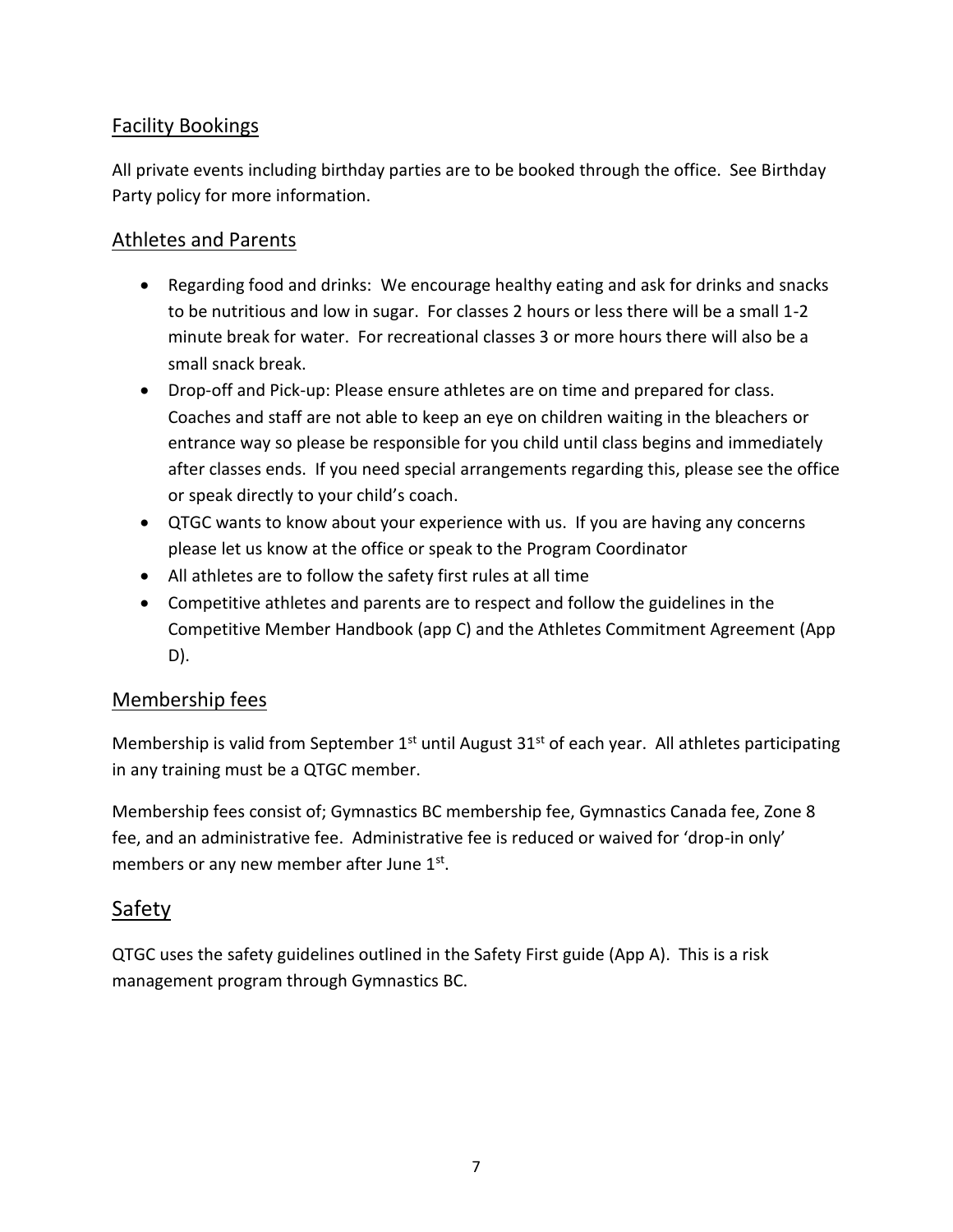## **Birthday Party Policy**

### Updated August 2016

**Party information** Parties are two hours long: first part is in the gym with a coach, second part the children are out of the gym and the parents responsibility.

#### **Required information**

Parents need to take 1 copy of the birthday agreement, and the birthday party waiver form for each kid that is attending.

\$60 deposit is due upon booking

Confirmation of party size is required 1 week in advance.

Full payment is due 1 week before party

Refund policy: If a birthday party is cancelled 5 business days before the set date the \$60 deposit will not be refunded. If a birthday party is cancelled with more than 1 week notice a 100% refund will be provided.

**Statutory holiday:** The club is closed for all statutory holidays this also includes birthday parties.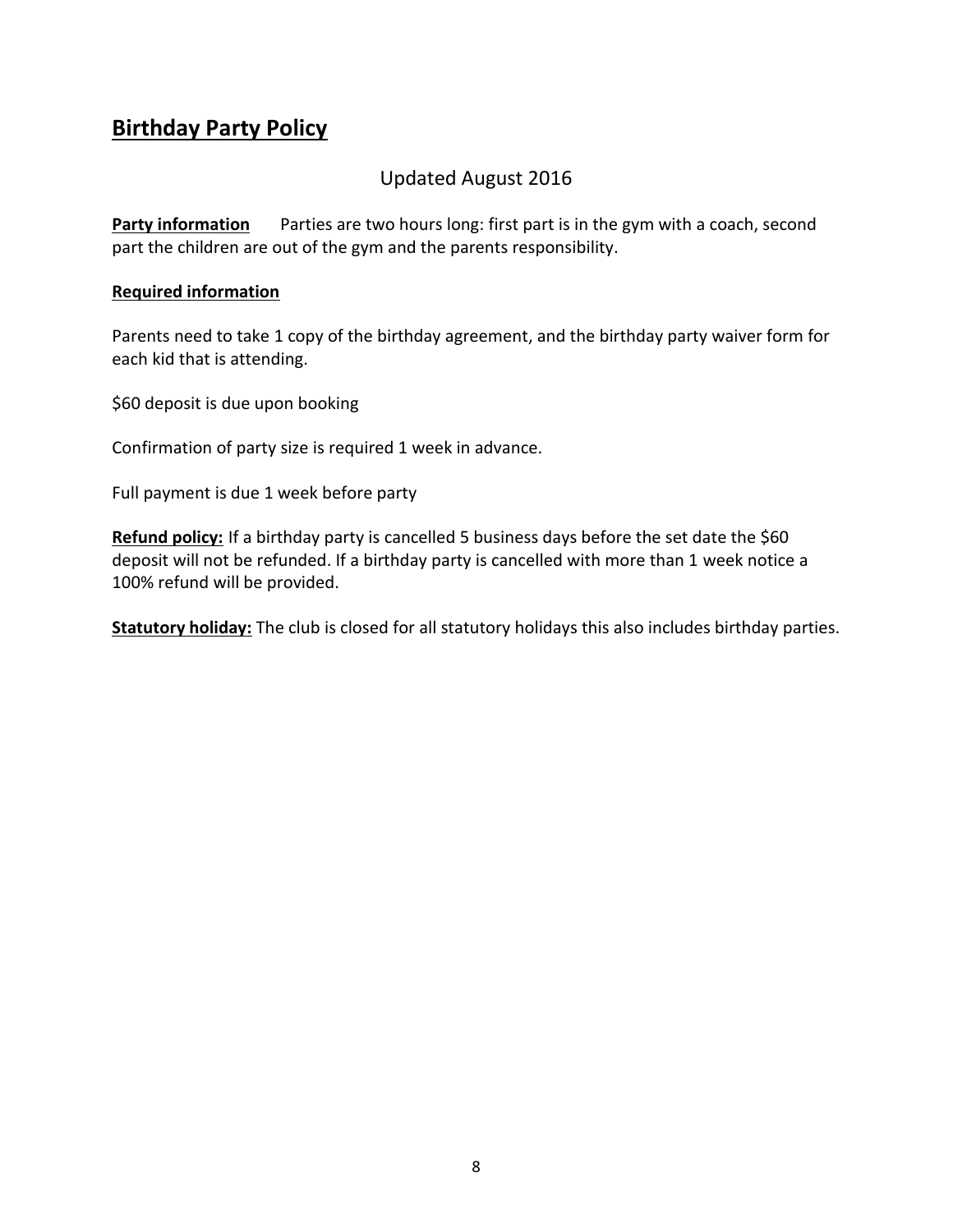## The QTGC Board of Directors

The QTGC board is made up of volunteers who are committed to delivering the clubs mission. Coming from a variety of backgrounds, the board guides overall club planning, and policy development. The board of directors consists of the President, Vice President, Treasurer, Secretary and Members at Large. The board is elected on an annual meeting which is held every Fall.

"Member" refers to any (voting) duly elected member of the Board of the QTGC.

"Quesnel Technics Gymnastics Community" includes all persons who serve and are served by the QTGC including students, parents, and QTGC staff (non-voting).

The board of directors usually meets on a monthly basis on the second Monday of each month, meeting reminders and time will be posted on the general board. All of the QTGC community members and coaches are welcome to attend the first half hour of the meeting if there is something they would like to discuss. Meeting minutes will be posted in the foyer for all members to read and keep up to date on what is happening in the club. The board may have "in camera" sessions. QTGC Community members or coaches may attend a full meeting only if invited by the board. If a QTGC community member has any issues or concerns they wish to bring to a meeting, they should advise the program coordinator so that the matter can be put on the Agenda for the meeting.

Decisions are made by a motion that is approved, defeated or made by consensus. Decisions made by the board at a regular meeting are respected by any members who were absent for that meeting. The board's role and authority are determined by the policies made by the board. Coaches will work with in the policies established by the board.

Due to possible conflict of interest hiring of staff or voting in board members that are immediate family members to each other will be discouraged and will be reviewed on an individual basis.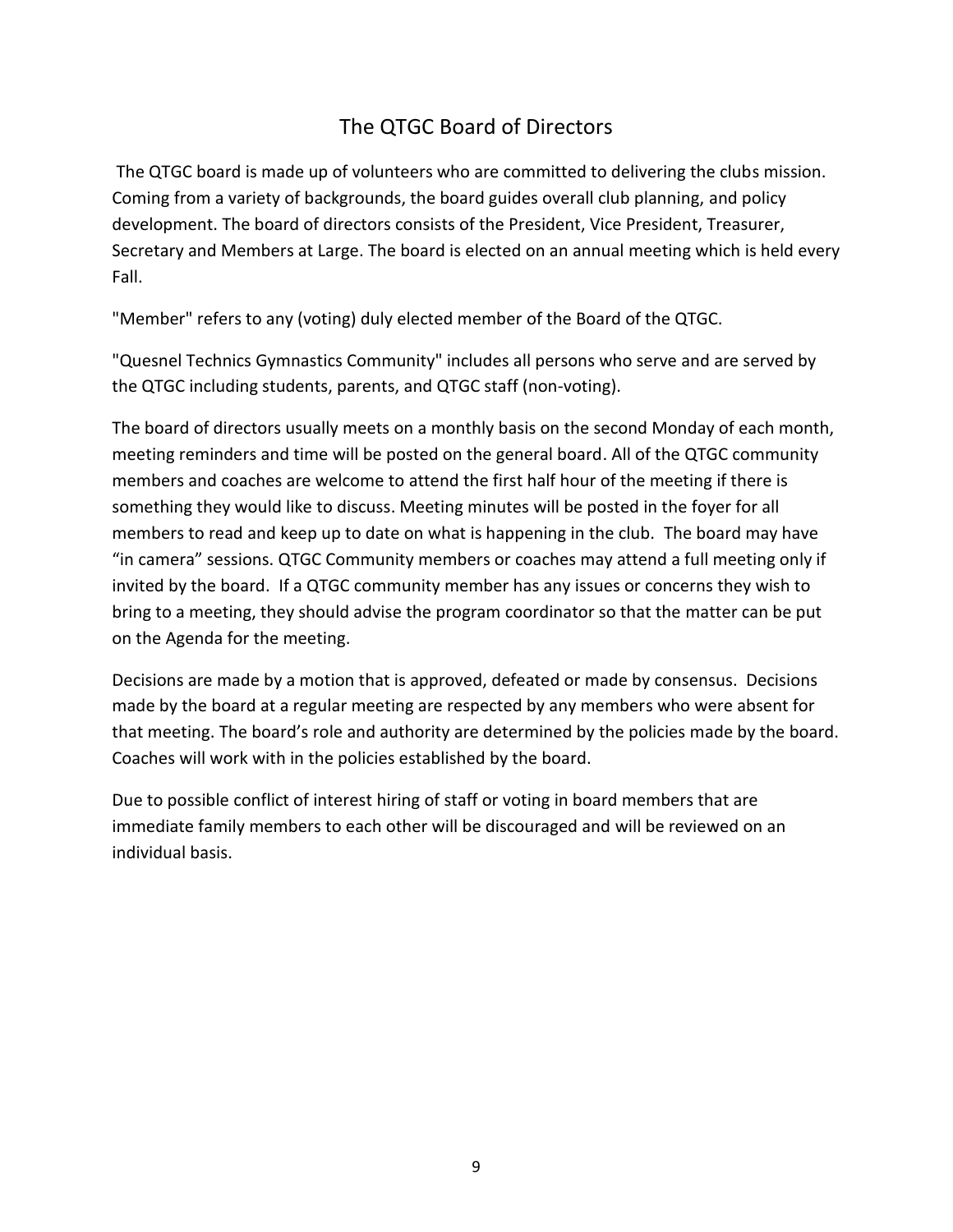### Code of Conduct for the Board of Quesnel Technics Gymnastics Club

- 1. Purpose and application of this Code 1.1. The purpose of the Code of Conduct is to create, sustain and protect a safe and cordial environment for the Board Members to work for the common good of Quesnel Technics Gymnastics Community
	- 1.2 By agreeing to serve on the Quesnel Technics Gymnastics Board, the member agrees to conduct consistent with the guidelines here described. Further she or he should maintain observance of respect and non-characterization of or about the other members even after serving on the board.
- 2 Conduct at meetings2.1. Members will attend meetings regularly and in the event of necessary absence will communicate that to the Chair or Staff as early as possible so that problems or quorum can be anticipated.
	- 2.2 Members should arrive on time for meetings and stay for the duration of the meetings. When not able to do so they should inform the Chair at the outset of the meeting.
	- 2.3 Members will work with each other in an open and respectful manner.
	- 2.4 All individuals participating in meetings will be treated with dignity, honouring their uniqueness and value. There will be no tolerance for abuse, the use of derogatory remarks, personal insults or threats.
	- 2.5 Members will respect the others' views and give others the opportunity to speak without interruption. Members will not engage in secondary conversation while the meeting is in session and other speakers are recognized by the chair.
	- 2.6 Meeting Members are expected to be constructive and represent the interests of the gymnastics club community rather than themselves or particular individual constituencies (unless formally designated to be a spokesperson)
	- 2.7 Communication in meetings will be clear, timely, concise, on-topic and will not impolite language and/or reference to personalities. Members will avoid gossip (i.e. discussion of the behaviour of those not present) and tangent's about other issues that are not currently under discussion following the agenda.
	- 2.8 Members will only speak at the invitation/recognition of the Chair.
	- 2.9 If the Chair of a meeting believes that a member (or anyone else attending meetings) is in breach of the Code of Conduct, he or she will first request the individual to cease such behaviour and thereafter may request the member to withdraw from the meeting and be suspended from further participation.
	- 2.10 Meetings may be attended by any member of the Quesnel Technics Gymnastics community (i.e. parents, students, staff) however, any such person in attendance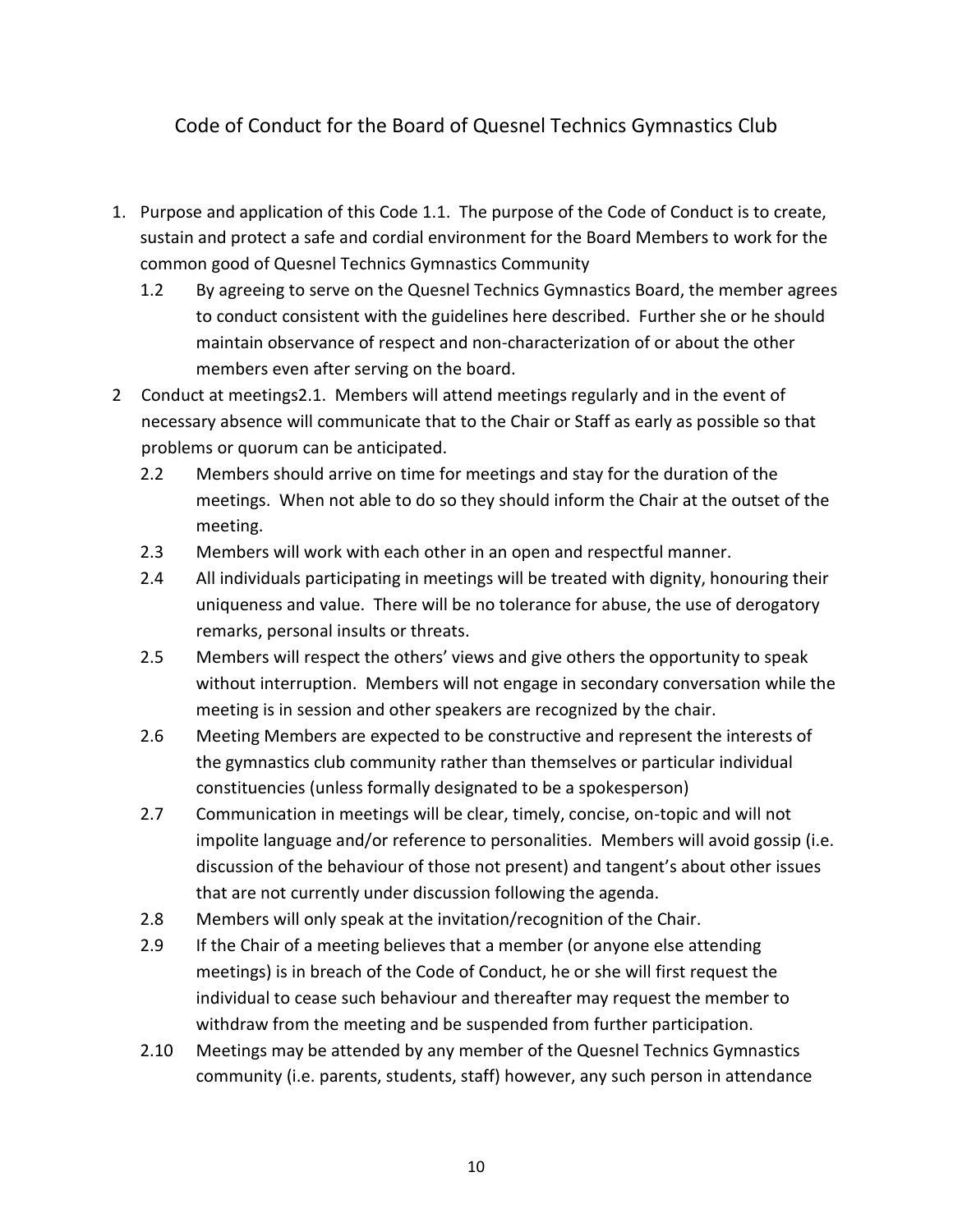shall be only an observer and shall not address the board unless requested to do so by members as recognized by the Chair.

- 2.11 Meeting observers will respect any decision of the board to go "in-camera" and shall promptly withdraw at such time. Visitors are bound also by the guidelines here including not characterizing what has been said outside the meeting (see 3.1 below)
- 3 Conduct outside of Meetings 3.1. The positions and statements of members made during meetings are not to be discussed or characterized individually outside of the meeting.
	- 3.2 When a meeting is over, the Board speaks with one voice, through the Chair or someone designated explicitly by the Chair and/or the Board as agreed to.
	- 3.3 If a member is approached by staff, students or parents to discuss concerns with the board decisions, they will listen and convey any such concerns to the Board or for more immediate matters, the Chair, but will not speak on behalf of the Board. They may agree to bring forward the concern in an advocacy manner but must not make commitments that the Board will in future deal with the concern in any particular way.
	- 3.4 Board members, except for the chair, do not have authority over any staff and should treat them with respect and consideration. If a board member wished to ask staff for work not explicit to their assigned duties and tasks as requested by the Board through the Chair, they need do so by contacting the Chair and/or bringing the matter at the next regular board meeting.
	- 3.5 If a member has a concern with other members, staff or parents they shall first try in good faith to resolve the matter with the person(s) in question. If this is not feasible or does not achieve a resolution, then the member will contact the Chair and request help in resolving it. If that is unsuccessful the member will ask to address the matter at the next regular board meeting.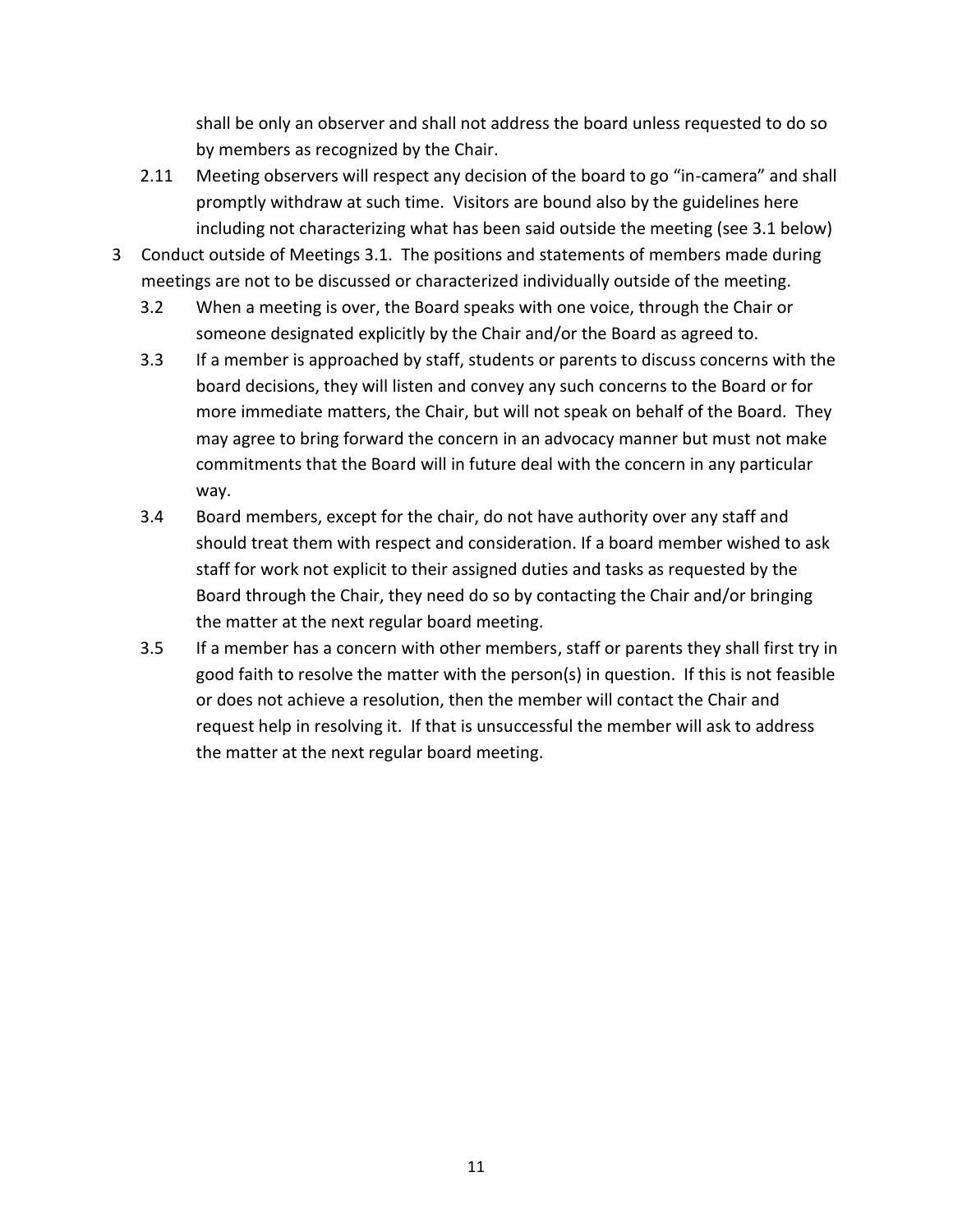## **Quesnel Technics Gymnastics Board of Directors Positions**

Approved November 2011

### **President:**

*Examples of duties include the following:*

- Responsible for overall coordination of QTGC Board of Directors
- Non-voting member of the board. This position will only vote in the event of a tiebreaker situation and at the AGM
- Final decision maker
- Oversee gym general operations
- Responsible for the communication of board decisions regarding the addition and or dismissal of employees
- Oversee board orientation
- Facilitate AGM

### **Vice President:**

*Examples of duties include the following:*

- Carry out the duties of the President during the President's absence
- Voting position of the board
- Take on tasks as delegated by the board or president

### **Treasurer:**

*Examples of duties include the following:*

- Voting position of the board
- Take on tasks as delegated by the board or president
- Responsible for presenting monthly financial statements at monthly board meetings and at the AGM. (Ensure bookkeeper prepares monthly financial statements)
- Oversee the entries being entered into the books from the delegated staff member
- Organize Board members to sign cheques

### **Secretary:**

*Examples of duties include the following:*

- Voting position of the board
- Take on tasks as delegated by the board or president
- Prepares agenda for monthly board meetings and emails to Board members prior to monthly meetings
- Records minutes from monthly board meetings and emails to Board members in a timely fashion
- Updates policy chart for fast reference for both board and staff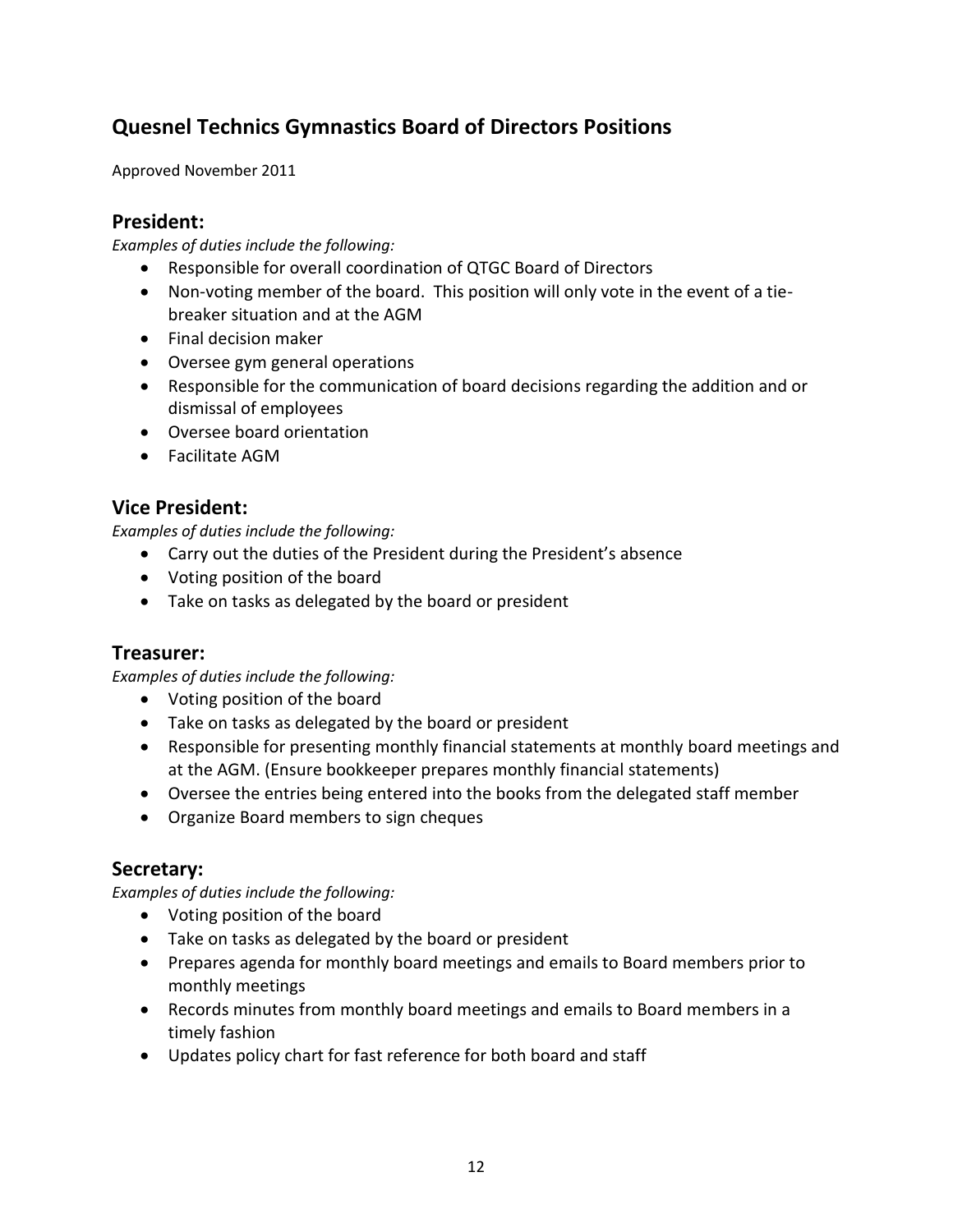### **Director at Large:**

*Examples of duties include the following:*

- Voting position of the board
- Take on tasks as delegated by the board or president

### **Team Parent:**

*Examples of duties include the following:*

- Take on tasks as delegated by the board or president
- Responsible for organizing phone trees and phone volunteers for club events
- Responsible for organizing competitive suits, and ensuring all suits are returned.
- Responsible for putting together the order for competitive leotards as well as team tracksuits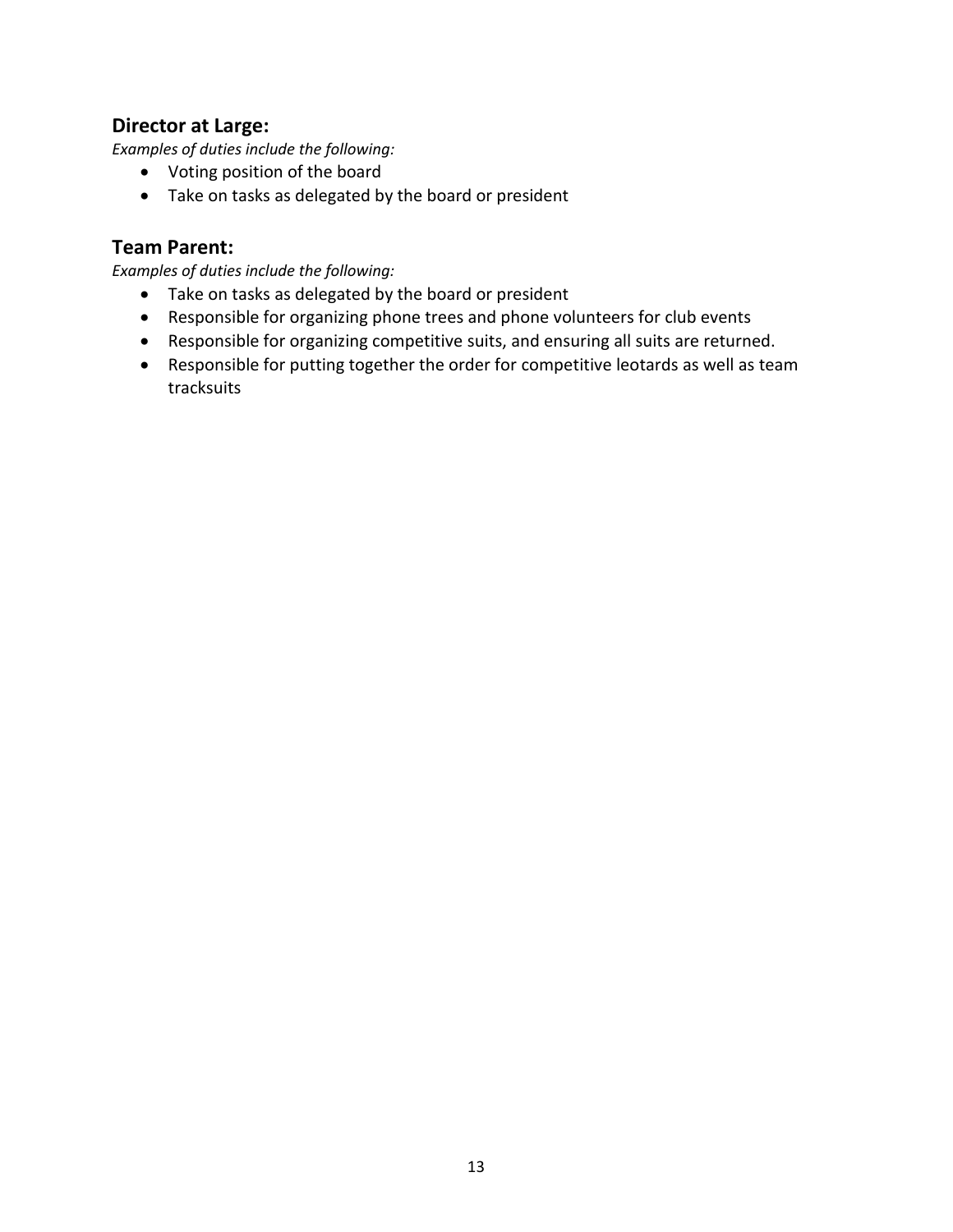## **Staff Policies**

### Communication and Conflict

All staff members are to act professionally and respectfully toward one another. It is expected that all staff be 100% co-operative in sharing space, equipment, and duties in the gym. All coaches are to follow the guidelines in Conflict Resolution (App E )

If there is concern or conflict with another coaching staff member, please follow communication protocol;

- 1. Coach to coach
- 2. Coach to head coach
- 3. If the problem is not resolved through this route, discuss your concern with the Program Coordinator.
- 4. If the concern remains unresolved please contact the Harassment Advisor or another board member.
- 5. If the concern relates to any aspect of the safety for your participants, you are required to immediately address the problem. Please do so aside from your participants, and with consideration towards your fellow staff member.

### Payroll and Benefits

Payroll will be issued only with appropriate and authorized documentation.

- All substitute coaches, trained coaches, CIT's and casual labour will be paid for actual time worked. No time is given for set up or prep time unless authorized.
- Time sheets must be submitted at the completion of the pay period but not past the due date.
- All staff working 4 hours in a row will have a paid 15 min break
- All staff working 7+ hours will receive a unpaid 30 min break.
- All certified coaches will receive a 15 min prep time before shift.
- All certified coaches will receive 15 min close time if they are the last to leave the club, please see closing duties to benefit from this.
- Overtime is paid when a staff member is working for 8 hours per day or 40 hours per week. All overtime must be preapproved by a board member; unapproved overtime will be paid at regular hourly wage.
- Coaches working birthday parties will be paid an extra \$2.00/hr, and will receive a 15 min set up time before shift, and 15min clean up.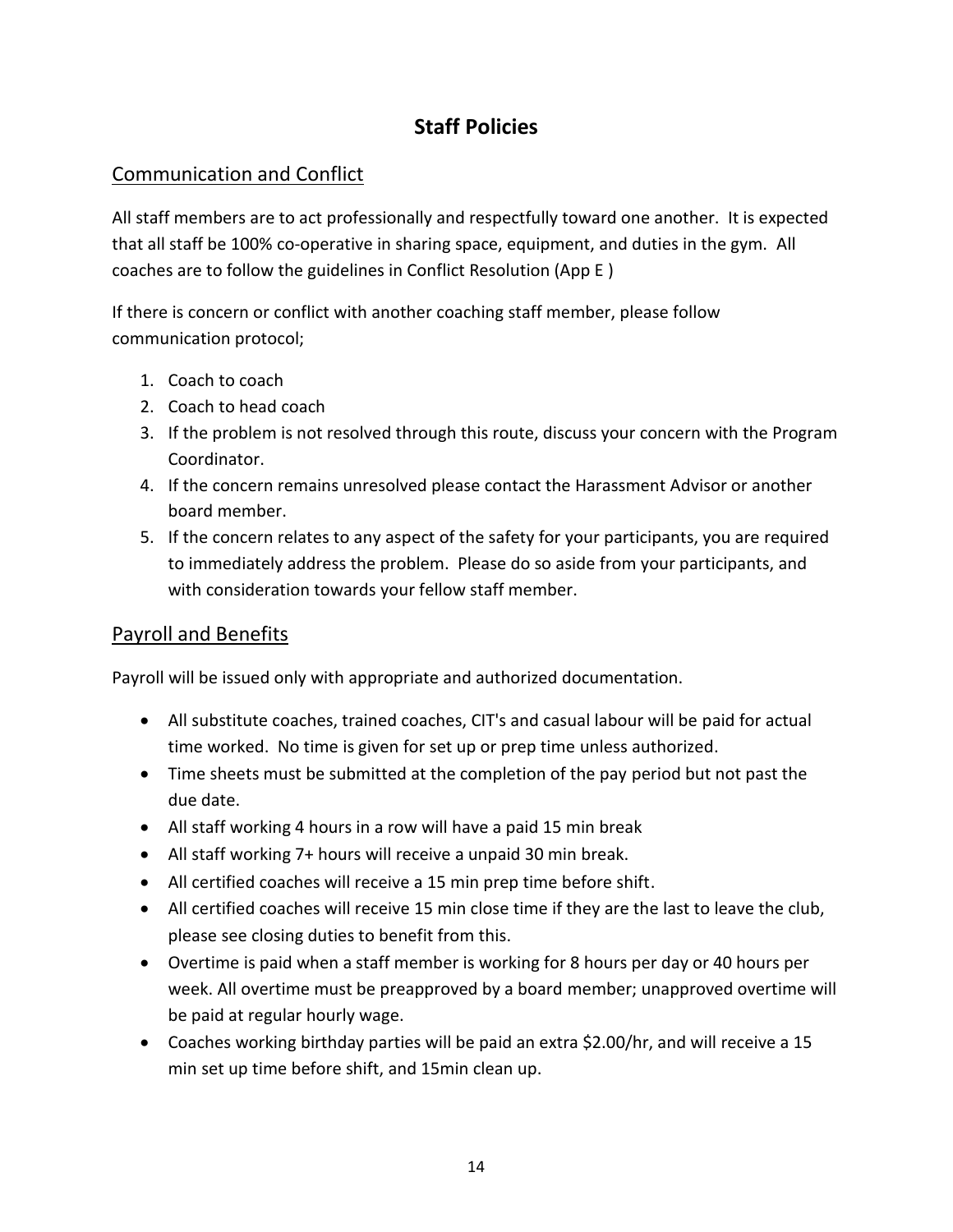#### Staff Benefits

Certified coaches may receive up to 50% off to attend rec classes, but do not contribute to a number to make a class run. This will be reviewed every session.

Trained coaches may receive up to 25% off to attend rec classes, but do not contribute to a number to make a class run. This will be reviewed every session.

No discount for Pre CIT or CIT

Staff member's immediate family members may receive 25% off rec classes.

#### Privacy and Ethics

The Coaches associated with QTGC will follow the NCCP Code of Ethics and the Coaches of Canada Code of Ethics Principles and Ethical Standards (App B)

Additional standards of Quesnel Technics Gymnastics Club must also be followed:

- Do not remove any information about any athlete or coaching resources from the club location.
- Must dress appropriately for work; no low-cut shirts, low-rise pants, tank-tops with shoulders narrower than 2" in width, hats or sunglasses while coaching. Coaches must wear modest make-up, and minimal jewelry (small earnings, wedding ring) while coaching.
- Changes to the policy book will be highlighted for a one-year term and will be brought to the attention of the coaches whom can then review and sign the amended agreement.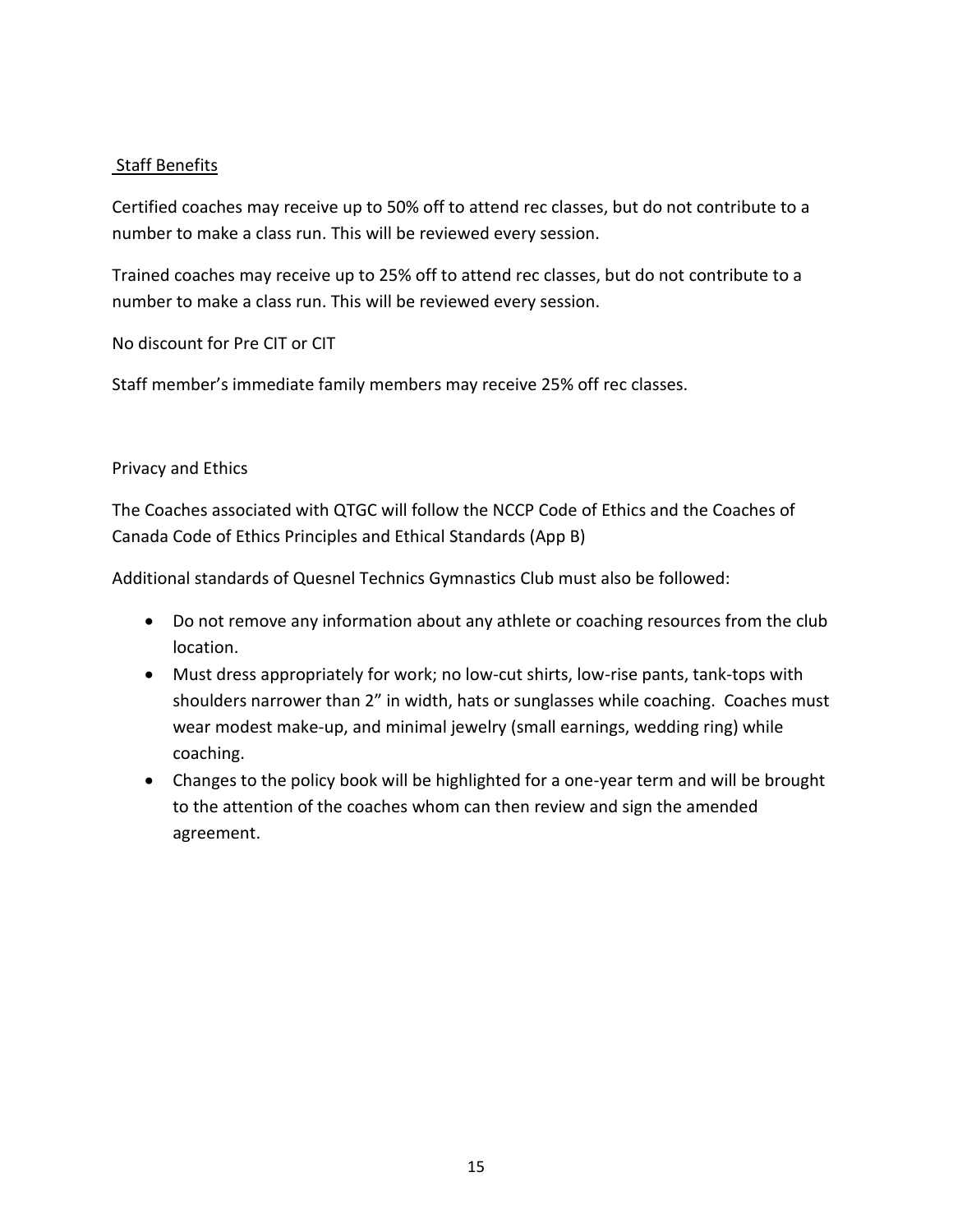### **Coaches must adhere to the following:**

# **Minimum standards in gym at all times**

For ALL gymnastics related activities, there must be present at ALL times in the gym:

- 1. A coach that is at least Gymnastics [Foundations](http://www.gymbc.org/nccp-gymnastics-foundations-info) certified or Level 1 certified
- 2. One adult 19 years or older (as per B.C. law)
- 3. One person that holds valid certification in [first](http://www.gymbc.org/first-aid) aid

These responsibilities may be held by one person or a combination of persons.

# **B.C. minimum NCCP certification coaching standards**

Applicable to all training and competitive environments. Coaches not meeting these standards must apply for an [exemption.](http://www.gymbc.org/nccp-equivalency-exemptions?NSWAT_url=nccp-equivalency-exemptions)

| <b>Pre-CIT</b>                                                      |                                                                                                                                                                                                                                                                                                                               |                                                                                                                    |  |  |
|---------------------------------------------------------------------|-------------------------------------------------------------------------------------------------------------------------------------------------------------------------------------------------------------------------------------------------------------------------------------------------------------------------------|--------------------------------------------------------------------------------------------------------------------|--|--|
| Coaching<br>status                                                  | <b>Roles and responsibilites</b>                                                                                                                                                                                                                                                                                              | <b>Qualified to coach:</b>                                                                                         |  |  |
| Pre-CIT                                                             | May act as an assistant coach<br>$\bullet$<br>under one-on-one direct<br>supervision of a certified coach<br>(minimum Gymnastics Foundations<br>certified, Level 2 technical highly<br>recommended)<br>May NOT supervise a group or<br>$\bullet$<br>spot any skill<br>Follow direction provided by their<br>supervising coach | GFA programming<br>$\bullet$<br>(excluding interclub,<br>cheerleading and<br>acrobatics)<br>Public access programs |  |  |
| <b>Gymnastics Foundations (all levels require Respect in Sport)</b> |                                                                                                                                                                                                                                                                                                                               |                                                                                                                    |  |  |
| Coaching<br><b>status</b>                                           | <b>Roles and responsibilites</b>                                                                                                                                                                                                                                                                                              | <b>Qualified to coach:</b>                                                                                         |  |  |
| GF coach in<br>training<br>(CIT)                                    | May act as an assistant coach<br>$\bullet$<br>under supervision of a certified<br>coach (minimum Gymnastics<br>Foundations certified, Level 2<br>technical highly recommended)<br>May NOT supervise a group or<br>spot any skill<br>Follow direction provided by their<br>supervising coach                                   | GFA programming<br>(excluding interclub,<br>cheerleading and<br>acrobatics)<br>Public access programs              |  |  |
| <b>GF</b> trained                                                   | May act as a coach or assistant<br>coach under supervision (within                                                                                                                                                                                                                                                            | GFA programming<br>(excluding interclub,                                                                           |  |  |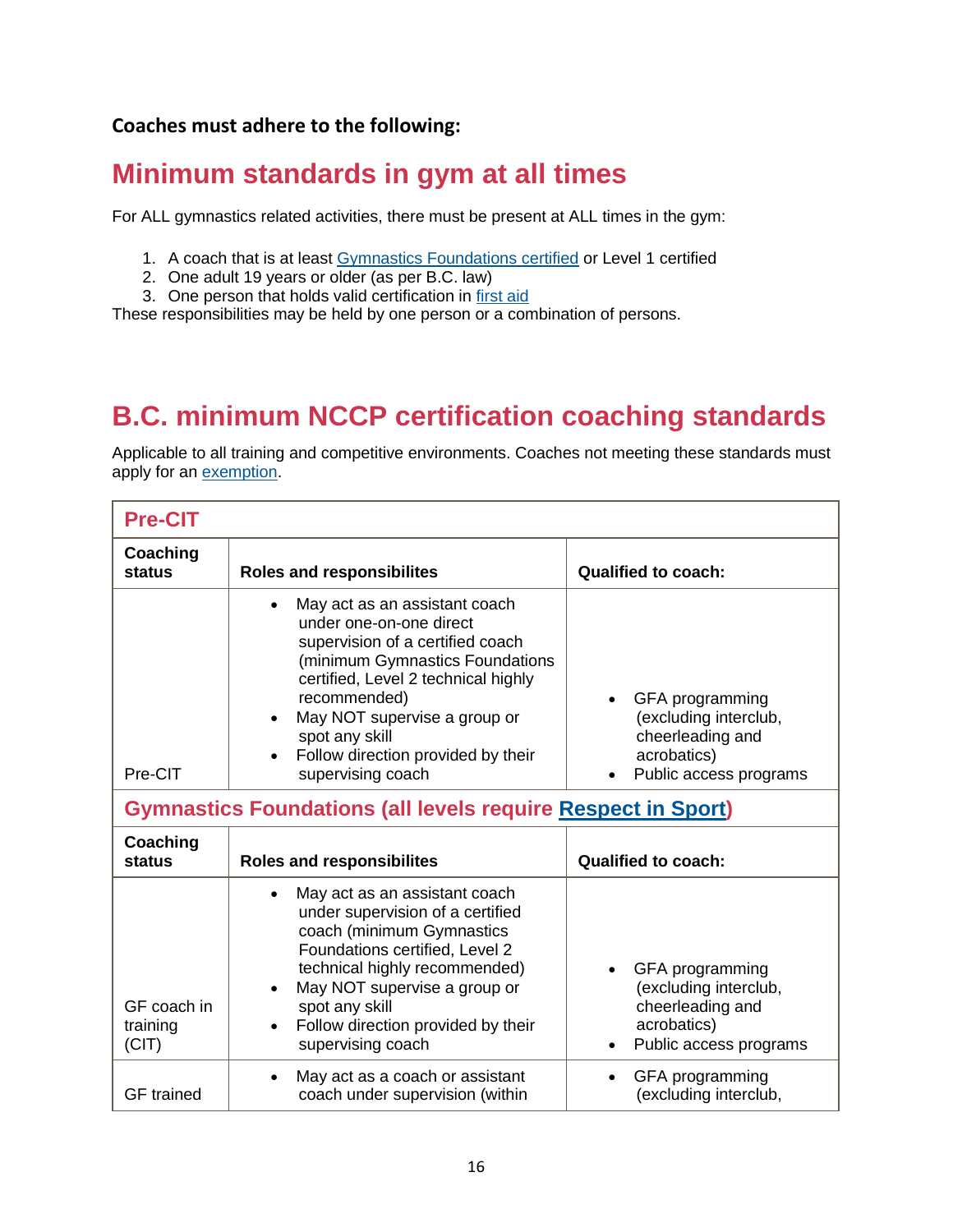|                                                 | reasonable proximity - within eye-<br>sight) of a certified coach<br>(minimum Gymnastics Foundations<br>certified, Level 2 technical highly<br>recommended)<br>May NOT teach Level 2 NCCP<br>$\bullet$<br>skills or inverted skills with flight<br>Gymnastics Foundations coaches<br>$\bullet$<br>are required to follow the<br>guidelines as per the relevant<br><b>NCCP Gymnastics Foundations</b><br>discipline manual                                                       | cheerleading and<br>acrobatics)<br>Public access programs<br>$\bullet$<br>WAG: JO levels 1-2                                                                                                                                                           |  |  |
|-------------------------------------------------|---------------------------------------------------------------------------------------------------------------------------------------------------------------------------------------------------------------------------------------------------------------------------------------------------------------------------------------------------------------------------------------------------------------------------------------------------------------------------------|--------------------------------------------------------------------------------------------------------------------------------------------------------------------------------------------------------------------------------------------------------|--|--|
| <b>GF</b> certified                             | May supervise their own group<br>$\bullet$<br>May act as a supervising coach to<br>$\bullet$<br>Pre-CIT or GF coach in training<br>May NOT teach Level 2 NCCP<br>$\bullet$<br>skills or inverted skills with flight<br>(flipping)<br>TG: May only coach non-inversion<br>$\bullet$<br>elements<br><b>Gymnastics Foundations coaches</b><br>$\bullet$<br>are required to follow the<br>guidelines as per the relevant<br><b>NCCP Gymnastics Foundations</b><br>discipline manual | GFA programming<br>(excluding cheerleading<br>and acrobatics)<br>Public access programs<br>$\bullet$<br>WAG: JO levels 1-2<br>TG: Provincial level 1<br>(non-inversion elements<br>only)                                                               |  |  |
| Level 2 (all levels require Respect in Sport)   |                                                                                                                                                                                                                                                                                                                                                                                                                                                                                 |                                                                                                                                                                                                                                                        |  |  |
| Coaching<br>status                              | <b>Roles and responsibilites</b>                                                                                                                                                                                                                                                                                                                                                                                                                                                | <b>Qualified to coach:</b>                                                                                                                                                                                                                             |  |  |
| GF trained +<br>level <sub>2</sub><br>technical | May spot athletes performing Level<br>$\bullet$<br>2 NCCP skills<br>May do skill assessment for<br>$\bullet$<br>participants who have previous<br>gymnastics experience to<br>determine if aerial inversions are<br>allowed<br>May NOT spot or teach Level 3<br><b>NCCP skills</b>                                                                                                                                                                                              | GFA programming<br>(excluding cheerleading)<br>Public access programs<br>WAG: JO levels 1-4<br>TG: Provincial levels 1-4<br><b>MAG: Provincial levels 1-2</b><br>High school levels 1-2<br>$\bullet$                                                   |  |  |
| <b>GF</b> certified<br>+ level 2<br>technical   | May supervise Gymnastics<br>$\bullet$<br>Foundations trained coaches<br>May NOT spot or teach Level 3<br>$\bullet$<br><b>NCCP skills</b>                                                                                                                                                                                                                                                                                                                                        | GFA programming<br>$\bullet$<br>(excluding cheerleading)<br>Public access programs<br>٠<br>WAG: JO levels 1-4<br>$\bullet$<br>TG: Provincial levels 1-4<br>$\bullet$<br>MAG: Provincial levels 1-2<br>$\bullet$<br>High school levels 1-2<br>$\bullet$ |  |  |
| Level <sub>2</sub>                              | May NOT spot or teach Level 3<br>$\bullet$<br><b>NCCP skills</b><br>MAG/WAG/TG: Required for GBC<br>$\bullet$                                                                                                                                                                                                                                                                                                                                                                   | GFA programming<br>$\bullet$<br>(cheerleading programs<br>must follow GBC program                                                                                                                                                                      |  |  |